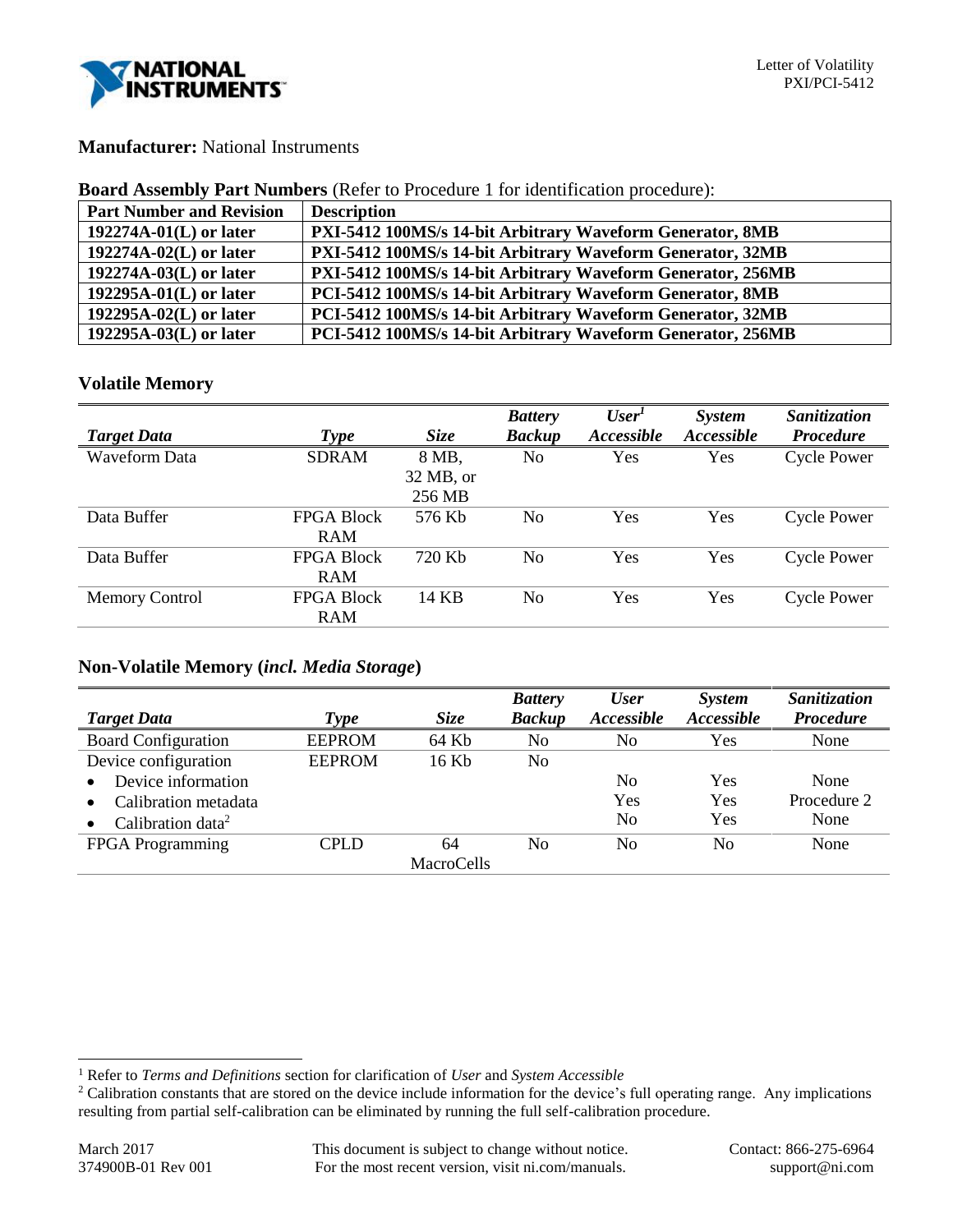

# **Procedures**

### **Procedure 1 –Board Assembly Part Number Identification:**

To determine the Board Assembly Part Number and Revision, refer to the label applied to the surface of your product near the front panel on the PXI products and near the back handle for the PCI products. The Assembly Part Number should be formatted as  $\sqrt[4]{\text{HHHH}X + \text{HH}}$ (L).

# **Procedure 2 - Device Configuration EEPROM (Calibration Metadata):**

The user-accessible areas of the Device Configuration Flash are exposed through a calibration Applications Programming Interface (API) in LabVIEW. To clear the calibration meta-data area, complete the following steps:

- 1. To clear the calibration password, from Labview use niFgen, Change Ext Cal Password.vi to overwrite the password.
- **2.** To clear the user-defined information, from Labview use niFgen, Set Cal User Defined Info.vi to overwrite user-defined information.